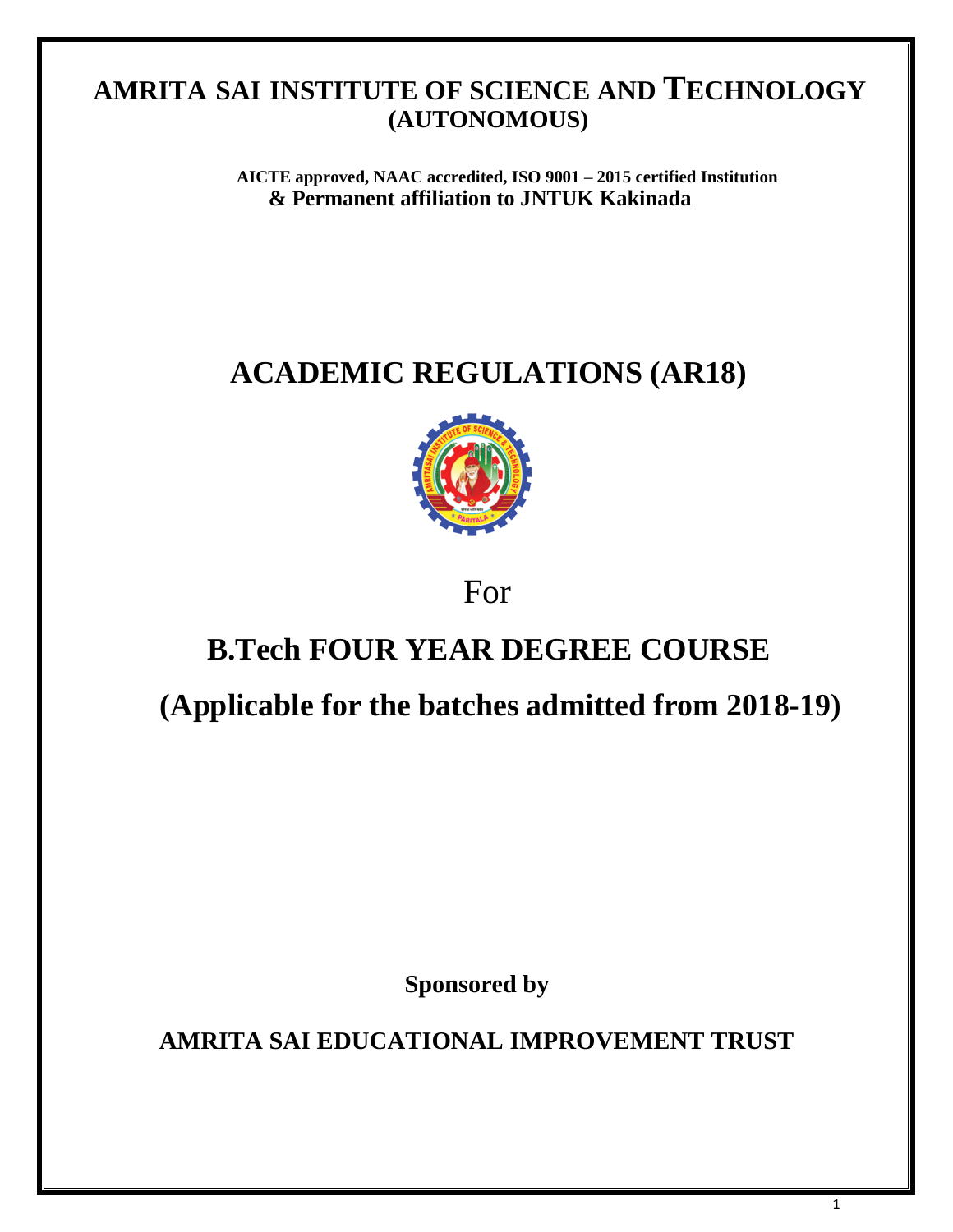# **ACADEMIC REGULATIONS (AR18) FOR B. TECH. (REGULAR/LATERAL)**

# **INTRODUCTION**

All the academic UG programs of the institute are governed by the rules and regulation of Amrita Sai Institute of Science & Technology, Paritala. These rules and regulations are applicable to all the students to this institute from academic year **2018-2019** onwards for Regular and **2019-20** onwards for Lateral Entry Scheme.

# **1. Award of B. Tech. Degree**

A student will be declared eligible for the award of B. Tech. Degree if he fulfills the following academic regulations:

- 1. A student shall be declared eligible for the award of the B. Tech Degree, if he pursues a course of study in not less than four and not more than eight academic years.
- 2. The candidate shall register for 160 credits and secure the 160 credits.
- 3. For Lateral Entry scheme a student shall be declared eligible for the award of the B. Tech Degree, if he pursues a course of study in not less than three academic years and not more than six academic years.
- 4. For Lateral Entry scheme the candidate shall register for 118 credits and secure The 118 credits.

# **2. Programs offered**

The college is offering B.Tech Degree program in the following disciplines with English medium of Instruction.

| S. No          | Branch                                    | code |
|----------------|-------------------------------------------|------|
| 01             | Civil Engineering                         | CЕ   |
| 02             | Electrical and Electronics Engineering    | EE   |
| 03             | Mechanical Engineering                    | ME   |
| 04             | Electronics and Communication Engineering | EC   |
| 0 <sub>5</sub> | Computer Science and Engineering          | СS   |

### **3. Eligibility Criteria for Admission**

 The eligibility criteria for admission into first year of B.Tech. programs shall be as mentioned below:

- **3.1** The Candidate shall be an Indian National.
- **3.2** The Candidate should have passed the qualifying examination Intermediate with Mathematics, Physics and Chemistry as optional subjects or any equivalent examination recognized by JNTUK, Kakinada on the date of admission.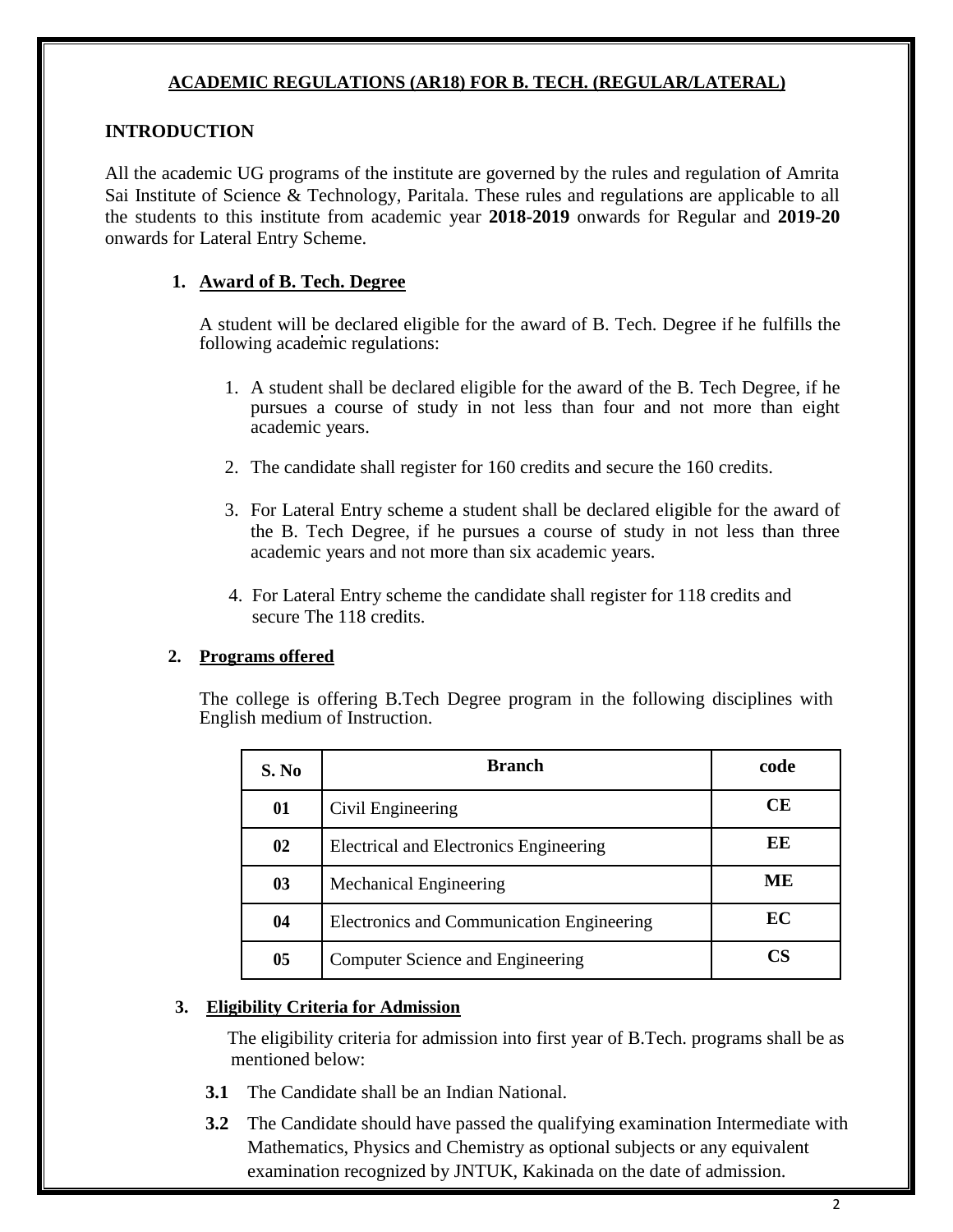**3.3** Seats in each program in the college are classified into CATEGORY-A (70% of inake), and CATEGORY-B (30% of intake) besides Lateral Entry.

### **3.3.1 CATEGORY- A Seats:**

 These seats will be filled by the Convener, EAMCET admissions conducted by Government of Andhra Pradesh.

## **3.3.2 CATEGORY- B Seats:**

 These seats will be filled by the college as per the guidelines of Andhra Pradesh State Council of Higher Education.

#### **3.3.3 CATEGORY – Lateral Entry Seats:**

 Additional seats of 20% of the sanctioned intake in each branch shall be filled up in the third semester directly based on the rank secured by the candidates in Engineering Common Entrance Test (ECET- FDH) in accordance with the instructions received from the Convener, ECET and Government of Andhra Pradesh.

## **4. PROGRAM STRUCTURE**

Every course of the B.Tech. Program will be placed in one of the categories listed in Table  $No-1$ 

| S.No.          | <b>Courses</b>                                                                                                                                                                                                                                                                                                                                                                            | Weightage  |
|----------------|-------------------------------------------------------------------------------------------------------------------------------------------------------------------------------------------------------------------------------------------------------------------------------------------------------------------------------------------------------------------------------------------|------------|
| $\mathbf{1}$   | <b>Basic Science Courses</b>                                                                                                                                                                                                                                                                                                                                                              | 10-15%     |
| $\overline{2}$ | <b>Basic Engineering Science Course</b>                                                                                                                                                                                                                                                                                                                                                   |            |
| 3              | <b>Humanities and Social Science Courses</b>                                                                                                                                                                                                                                                                                                                                              | $2 - 5%$   |
| 4              | <b>Professional Core Courses and Electives</b>                                                                                                                                                                                                                                                                                                                                            | $55 - 65%$ |
| 5              | Major Project                                                                                                                                                                                                                                                                                                                                                                             | $4 - 6%$   |
| $\overline{6}$ | <b>Mandatory Learning Courses (Environmental</b><br>Sciences, Ethics etc.)                                                                                                                                                                                                                                                                                                                | $2 - 3%$   |
| 7              | Personality Development Course and Soft Skill<br>Course: Personality development course and Soft<br>Skill course will be offered. Each course may carry<br>one credit or audit course. The students have to<br>participate and achieve satisfactory level of<br>performance in these courses.                                                                                             |            |
| $\overline{8}$ | <b>Student Practice Courses: Student practice courses</b><br>are offered from 2 <sup>nd</sup> year onwards and to be<br>completed before 7 <sup>th</sup> semester of B.Tech.<br>➤<br>Industry practice & Seminar: Student<br>undergo<br>summer training for a minimum of two weeks<br>Self learning: Student should prepare and submit a<br>report on a new topic relevant to the program | 1%         |

**Table - 1: Categories of courses**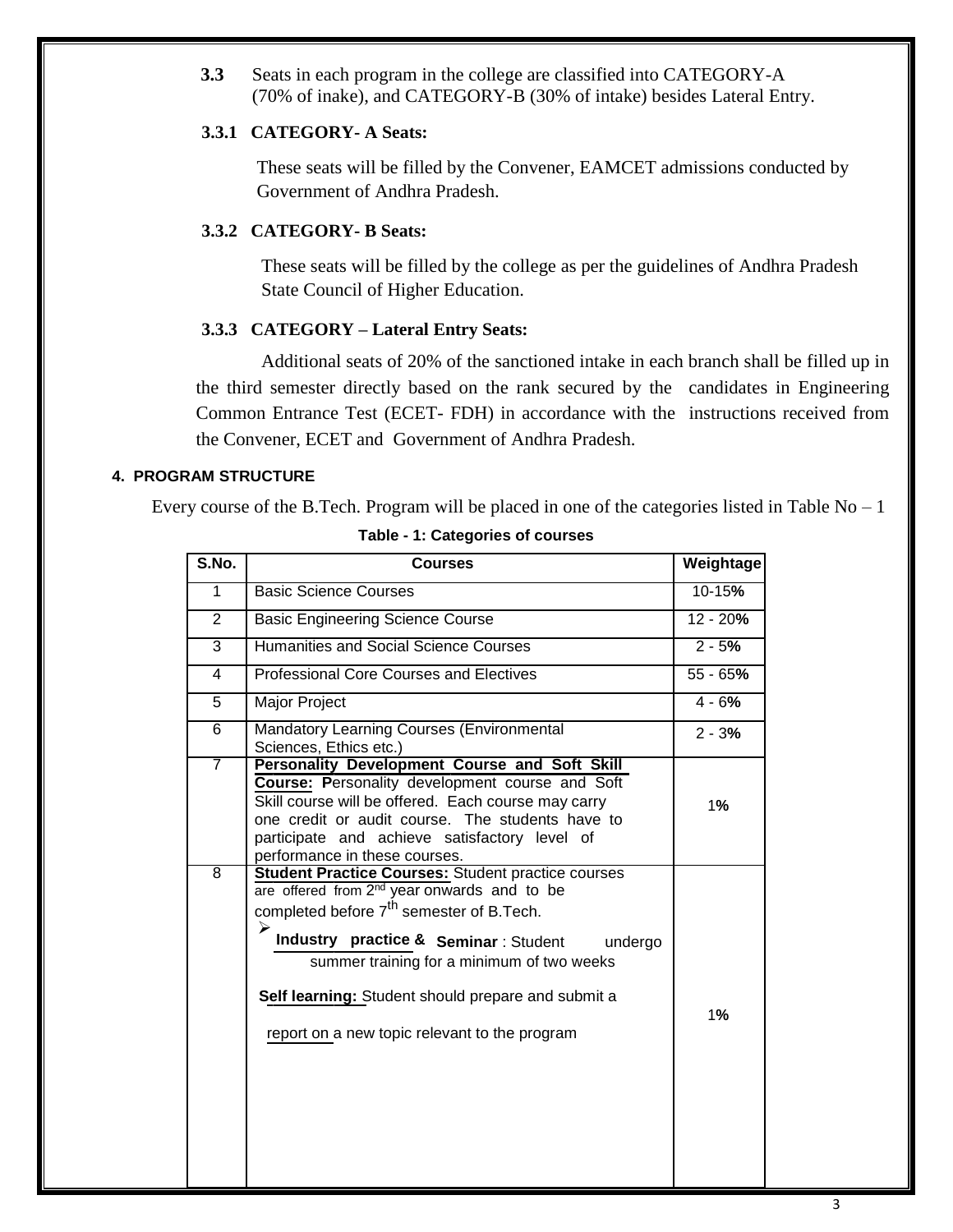| 9  | Co-curricular participation: Students will beencouraged to<br>participate in Technical Quizzes / Student paper contest /<br>Seminars / Conferences etc.<br><b>Extra- curricular participation:</b> Students will be<br>encouraged to participate in Sports & Games/Cultural<br>activities/Drawing/Photography etc.<br>National Service Scheme (NSS): Students will be<br>encouraged to enroll as members of NSS at least for one<br>semester | <b>Non Credit</b> |
|----|----------------------------------------------------------------------------------------------------------------------------------------------------------------------------------------------------------------------------------------------------------------------------------------------------------------------------------------------------------------------------------------------------------------------------------------------|-------------------|
| 10 | Four core electives will be offered by the respective<br>departments to students in fourth year. In addition to the<br>core electives, a free elective is to be offered in 6 <sup>th</sup> Semester<br>by all branches of B.Tech. program                                                                                                                                                                                                    |                   |

## **5. Course Code and Course Numbering**

 Course code consists of Eight characters in which the Third, Four, Six and Eight characters are alphabets and the rest are numerals.

First and Second characters represents Regulation Year.

Third and Four characters are described in Table - 2**.**

| THIRD &<br><b>FOUR</b>   | <b>Name of the Department</b>             |  |
|--------------------------|-------------------------------------------|--|
| <b>Characters</b>        |                                           |  |
| <b>CE</b>                | Civil Engineering                         |  |
| EE                       | Electrical and Electronics Engineering    |  |
| ME                       | <b>Mechanical Engineering</b>             |  |
| EC                       | Electronics and Communication Engineering |  |
| $\mathcal{C}\mathcal{S}$ | Computer Science and Engineering          |  |

**Table - 2: Third and Four Character Description**

Fifth character represents the semester in which the course is offered as mentioned In Table No – **3**

## **Table - 3: Fifth Character Description**

| <b>Fifth character</b> | <b>Description</b>      |
|------------------------|-------------------------|
|                        | <b>First Semester</b>   |
|                        | <b>Second Semester</b>  |
|                        | <b>Third Semester</b>   |
|                        | <b>Fourth Semester</b>  |
|                        | <b>Fifth Semester</b>   |
|                        | <b>Sixth Semester</b>   |
|                        | <b>Seventh Semester</b> |
|                        | <b>Eight Semester</b>   |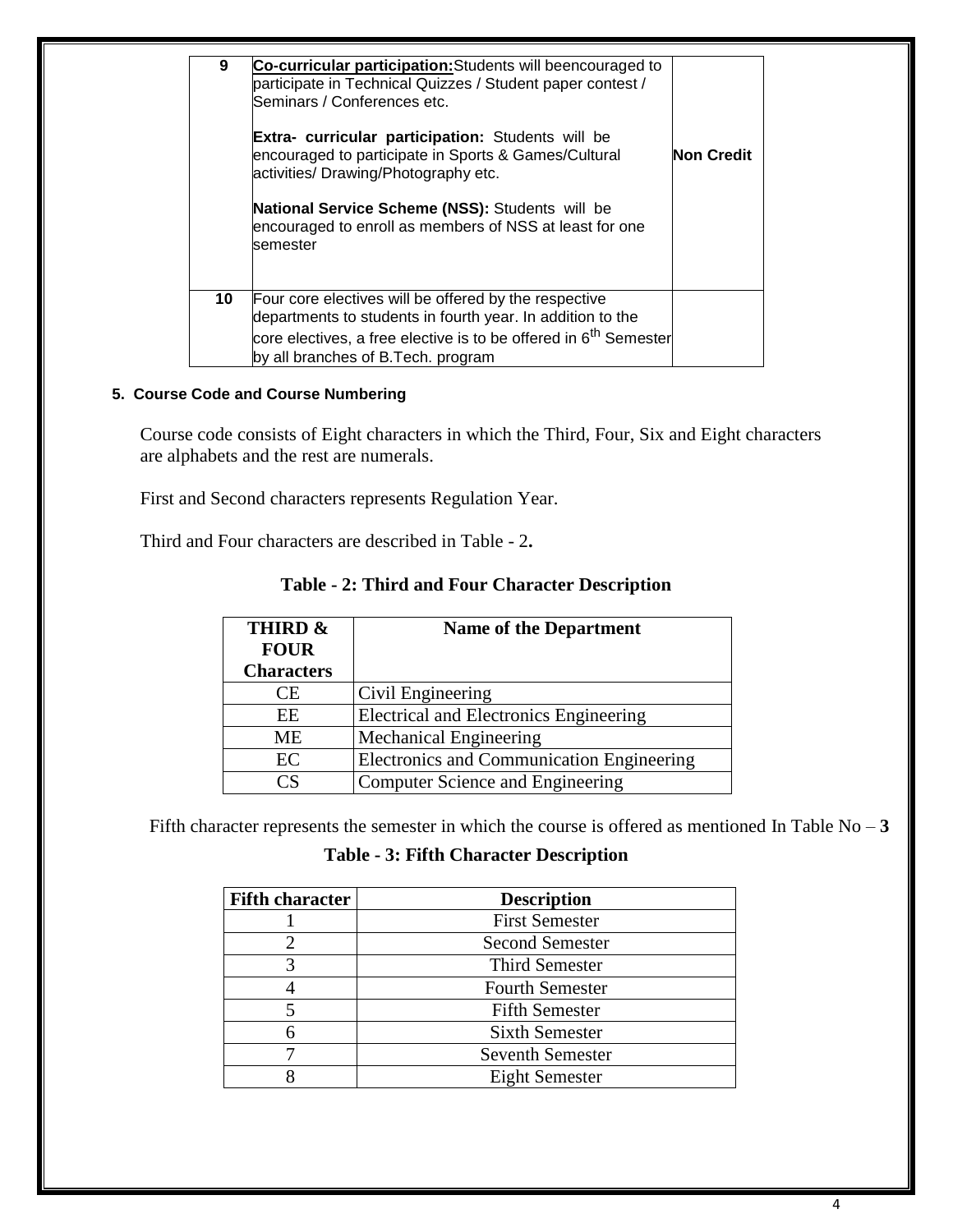Sixth character represents course type, as described in Table – 4**.**

| <b>Sicth character</b> | <b>Description</b>           |
|------------------------|------------------------------|
|                        | Theory course                |
|                        | Laboratory / Practice course |

 **Table - 4: Course type description**

Seventh character represents course number and Eight Character represents Course Elective as described in Figure 1.

For example: **18EE4T1A** course is offered in Electrical and Electronics Engineering Department (**EE**) in the fourth semester (**4**). The course is of Subject type **'T'** and the course number is '**1** and Elective **'A'** as given in figure 1 below.



**Figure 1: Course code description**

### **6. Syllabus**

As approved by the concerned Boards of Studies and the Academic Council.

### **7. Distribution and Weightage of Marks**

- (i) The performance of a student in each semester shall be evaluated subject wise with a maximum of 100 marks for theory subject and 100 marks for practical subject. The project work shall be evaluated for 200 marks.
- (ii) For theory subjects the distribution shall be 30 marks for Internal Evaluation and 70 marks for the End - Examinations.
- (iii) For theory subjects, during the semester there shall be 2 tests. The weightage of Internal marks for 30 consists of Descriptive  $-15$ , Open Book Exam  $-05$ , Objective  $-10$ (Conducted at College level with 20 Multiple choice question with a weightage of ½ Mark each). The objective examination is for 20 minutes duration. The subjective examination is for 90 minutes duration conducted for 15 marks. Each subjective type test question paper shall contain **3 questions** and all questions need to be answered. The Objective examination conducted for 10 marks and subjective examination conducted for 15 marks are to be added to the Open book exam marks of 05 for finalizing internal marks for 30.Internal Marks can be calculated with average of the two Mids Exam. As the syllabus is framed for 6 units, the  $1<sup>st</sup>$  mid examination (both Objective and Subjective) is conducted in 1-3 units and second test in 4-6 units of each subject in a semester.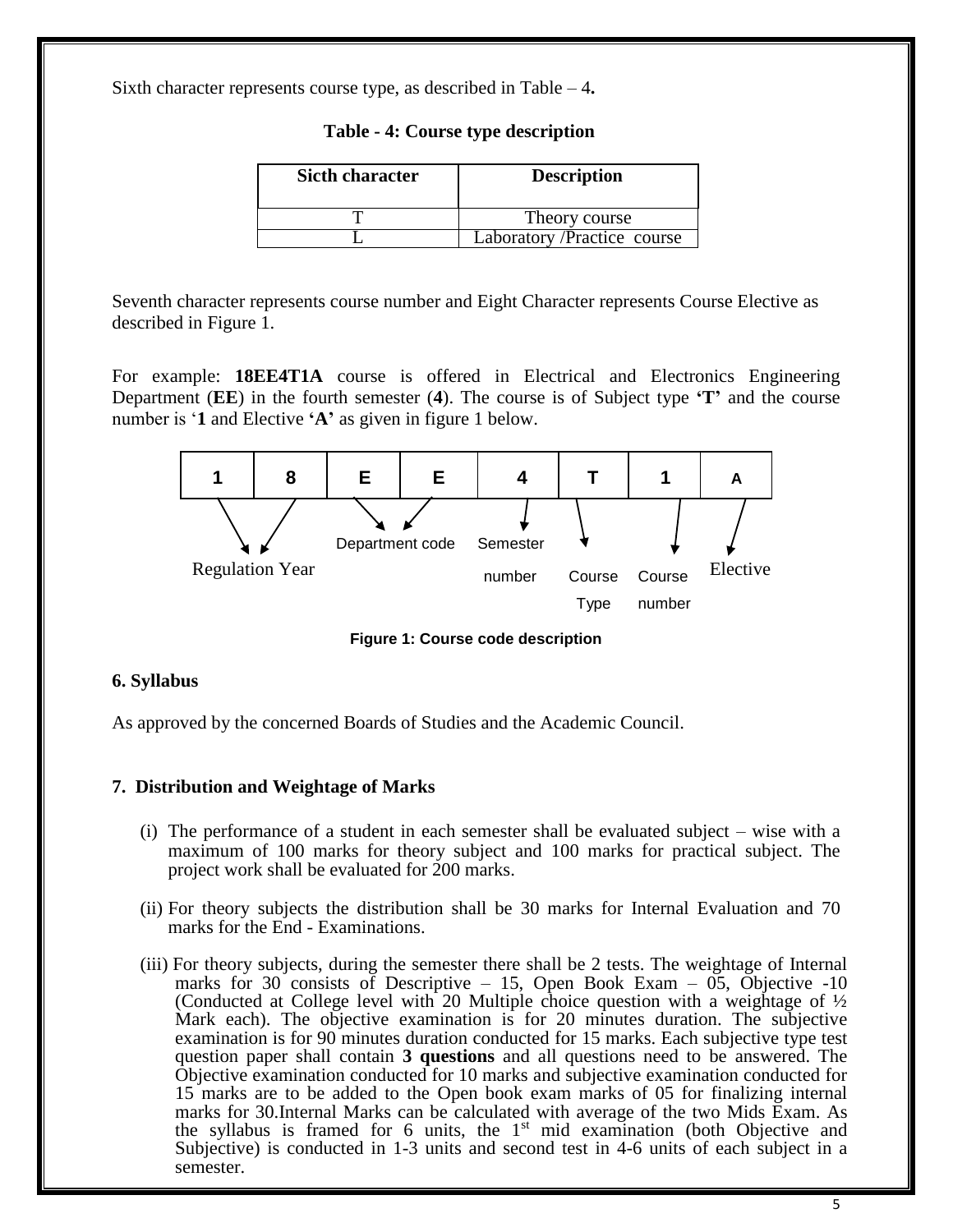- (iv) The end semester examination is conducted covering the topics of all Units for 70 marks. End Exam Paper: Part-A 1st Question is mandatory covering all the syllabus which contains five 2 marks questions for 10 marks from six units and in Part-B All 6 Questions are to be answered with each having internal choice carrying 10 marks . Part-A & Part-B put together gives for 70 marks.
- (v) For practical subjects there shall be continuous evaluation during the semester for 40 internal marks and 60 end examination marks. The internal 40 marks shall be awarded as follows: day to day work - 10 marks, Model creation-10, Record-5 marks and the remaining 15 marks to be awarded by conducting an internal laboratory test. The end examination shall be conducted by the teacher concerned and external examiner appointed by Controller of Examinations.
- (vi)For the subject having design and / or drawing, (such as Engineering Graphics, Engineering Drawing, Machine Drawing) and estimation, the distribution shall be 40 marks for internal evaluation ( $20$  marks for day – to – day work, and  $20$  marks for internal tests) and 60 marks for end examination. There shall be two internal tests in a Semester and the Marks for 20 can be calculated with average of both test and these are to be added to the marks obtained in day to day work.
- (vii)For the seminar, Each student has to be evaluated based on the presentation of any latest topic with report of 10-15 pages and a ppt of min 10 slides. The student shall collect the information on a specialized topic and prepare a technical report, showing his understanding over the topic, and submit to the department, which shall be evaluated by the Departmental committee consisting of Head of the department, seminar supervisor and a senior faculty member. The seminar report shall be evaluated for 50 marks. There shall be no external examination for seminar.
- (viii) Out of a total of 200 marks for the project work, 70 marks shall be for Internal Evaluation and 130 marks for the End Semester Examination. The End Semester Examination (Viva – Voce) shall be conducted by the committee. The committee consists of an external examiner, Head of the Department and Supervisor of the Project. The evaluation of project work shall be conducted at the end of the IV year. The Internal Evaluation shall be on the basis of two seminars given by each student on the topic of his project and evaluated by an internal committee.
- (ix) Laboratory marks and the internal marks awarded by the faculty are final. The laboratory records and internal test papers shall be preserved in the respective departments as per the College norms and shall be produced to the Committees of the College as and when they ask for.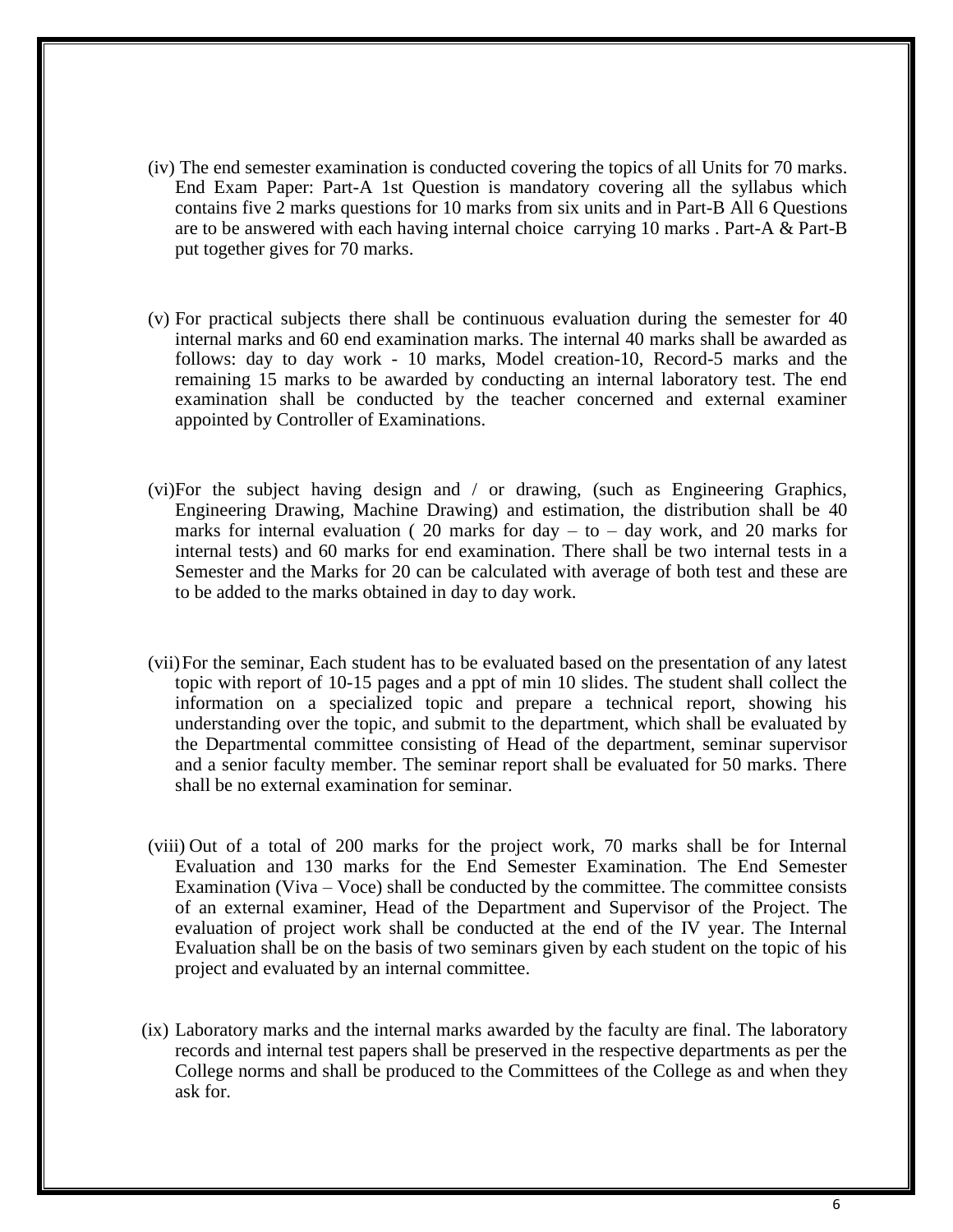# **8. Minimum Academics Requirement for Promotion in UG Programs:**

# **8.1 For Regular Scheme**

- 8.1.1 A student is deemed to have satisfied the minimum academic requirements if he has earned the credits allotted to each theory/practical design/drawing subject/project by securing not less than 35% of marks in the end semester exam, and minimum 40% of marks in the sum total of the internal marks and end semester examination marks.
- 8.1.1 A student shall be promoted from first year to second year if he fulfills the minimum attendance requirement.
- 8.1.2 A student will be promoted from II year to III year if he fulfills the academic requirement of 50% of the credits upto II year II semester from all the examinations, whether or not the candidate takes the examinations and secures prescribed minimum attendance in II year II semester.
- 8.1.3 A student shall be promoted from III year to IV year if he fulfills the academic requirements of 50% of the credits up to III year II semester from all the examinations, whether or not the candidate takes the examinations and secures prescribed minimum attendance in III year II semester.

# **8.2 For Lateral Entry Scheme**

- 8.2.1 A student is deemed to have satisfied the minimum academic requirements if he has earned the credits allotted to each theory/practical design/drawing subject/project by securing not less than 35% of marks in the end semester exam, and minimum 40% of marks in the sum total of the internal marks and end semester examination marks.
- 8.2.1 A student shall be promoted from Second year to Third year if he fulfills the minimum attendance requirement.
- 8.2.3 A student shall be promoted from III year to IV year if he fulfills the academic requirements of 50% of the credits up to III year II semester from all the examinations, whether or not the candidate takes the examinations and secures prescribed minimum attendance in III year II semester.

# 8.3 **Attendance Requirements**

- 8.3.1 A student is eligible to write the College examinations if he acquires a minimum of 75% of Attendance in aggregate of all the subjects.
- 8.3.2 Condonation of shortage of attendance in aggregate up to 10% (65% and above and below 75%) in each semester may be granted by the College Academic Committee
- 8.3.3 Shortage of Attendance below 65% in aggregate shall not be condoned.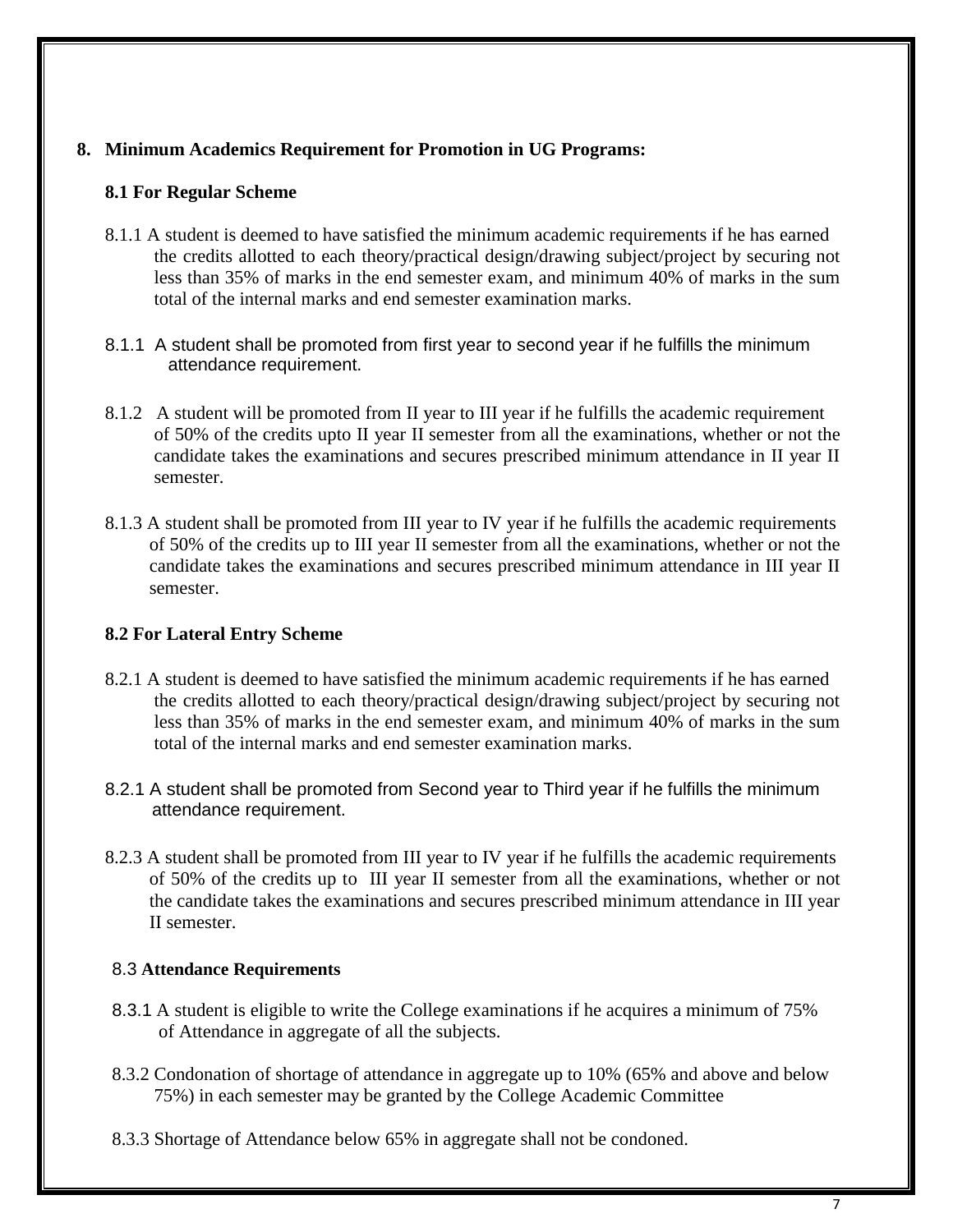- 8.3.4 A student who is short of attendance in semester may seek re-admission into that semester when offered within 4 weeks from the date of the commencement of class work.
- 8.3.5 Students whose shortage of attendance is not condoned in any semester are not eligible to write their end semester examination of that class.
- 8.3.6 A stipulated fee shall be payable towards condonation of shortage of attendance.
- 8.3.7 A student will be promoted to the next semester if he satisfies the (i)attendance requirement of the present semester and (ii) minimum required credits.
- 8.3.8 If any candidate fulfills the attendance requirement in the present semester, he shall not be eligible for readmission into the same class.

### **9. Exam Registration**

- 9.1 A student should necessarily register separately for the end Term examinations in all the registered courses one month before the End Term Examination (except those who are detained).
- 9.2 A student detains in a course after exam registration then his/her exam registration for that course will be treated as cancelled and will have to appear for the exam whenever the said course is offered.
- 9.3 F-grade is a fail grade. The course(s) in which a student has earned F grade will be termed as back-log course(s).
- 9.4 A student has to register for publication of one paper in UGC Journal.
- 9.5 A student has to register for Mini project/Internship/Industrial training which has duration of 45 days after Sixth Semester.

# **10. Advanced Supplementary Examinations**

Student(s), who failed in theory/ laboratory courses of 4/4 B.Tech. in Eighth semester, can appear for advanced supplementary examinations to be conducted within one month after declaration of the revaluation results of 4/4 B.Tech. Eighth semester. However, those students who fail in these advanced supplementary examinations of 4/4 B.Tech shall appear for subsequent examinations along with regular candidates, in the examinations conducted at the end of the respective academic semester.

# **13. Result and Grade Point Calculation**

13.1 SGPA will be calculated as per courses registered and credits earned in the term, SGPA will be Term basis *(Excluding Additional learning courses)*

### **SGPA (Si) =**  $\Sigma$ **(Ci x Gi) /**  $\Sigma$ **Ci**

 where Ci is the number of credits of the ith course and Gi is the grade point scored by the student in the ith course.

13.2 CGPA will be cumulative grade points *(Excluding Additional learning courses)* earned till that term. **CGPA** =  $\Sigma$ **C**i x Si) /  $\Sigma$  Ci

where Si is the SGPA of the  $i<sup>th</sup>$  semester and Ci is the total number of credits in that Term.

Equivalent Percentage =  $(CGPA - 0.75) \times 10$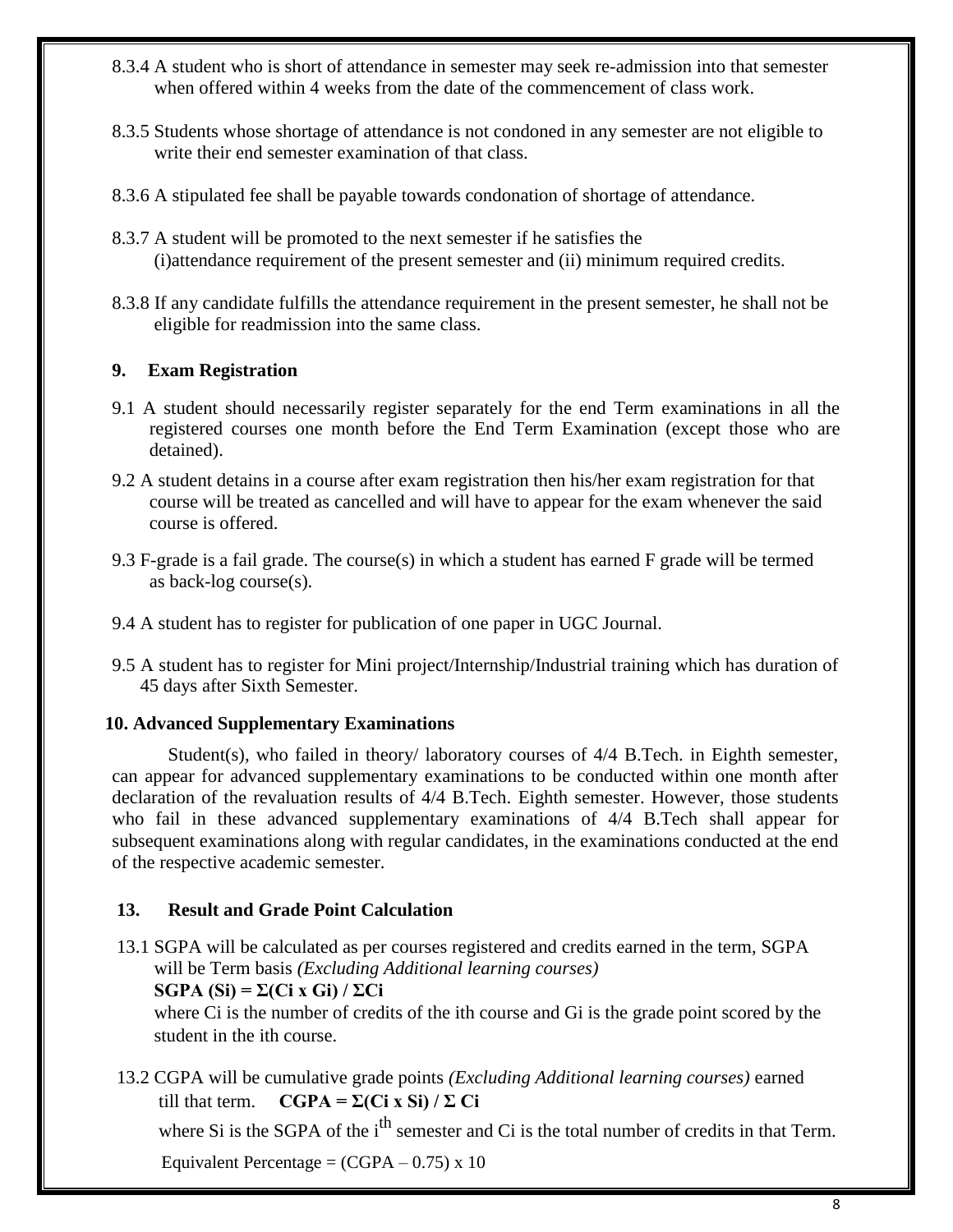#### 13.3 **CGPA**

| <b>Marks</b><br>Range<br><b>Theory</b><br>$(Max-100)$ | <b>Marks Range</b><br>Lab<br>$(Max-100)$ | Letter<br>Grade | <b>Level</b> | <b>Grade Point</b> |
|-------------------------------------------------------|------------------------------------------|-----------------|--------------|--------------------|
| > 90                                                  | > 90                                     | O               | Outstanding  | 10                 |
| $>80$ to $< 90$                                       | $>80$ to $< 90$                          | S               | Excellent    | 9                  |
| $>70$ to $< 80$                                       | $>70$ to $< 80$                          | A               | Very Good    | 8                  |
| $>60$ to $< 70$                                       | $>60$ to $< 70$                          | B               | Good         | $\tau$             |
| $≥ 50$ to $≤ 60$                                      | $>50$ to $<60$                           | $\mathcal{C}$   | Fair         | 6                  |
| $≥40$ to $≤50$                                        | $>40$ to $< 50$                          | D               | Satisfactory | 5                  |
| $<$ 40                                                | $<$ 40                                   | F               | Fail         | 0                  |
|                                                       |                                          |                 | Absent       |                    |

### **14. Readmission Criteria**

 A student, who is detained in a semester due to lack of attendance/credits, has to obtain written permission from the Principal for readmission into the same semester after duly fulfilling all the required norms stipulated by the college in addition to paying an administrative fee of Rs. 1,000/-

#### **15. Transitory Regulations**

A student, who is detained or discontinued in a semester, on readmission, the academic regulations under which he was first admitted will continue to be applicable to him on readmission. However, if a student is admitted in first year 2017-18(R16 Regulations) and detained in the first semester, he will be readmitted into I year I semester under the prevailing rules and regulations. The student has to give an undertaking that he is willing to join in AR-18 regulations. However, the decision of the Academic Council will be final.

#### **16. Transcript**

 After successful completion and award of degree (number of courses and credits) transcript may be issued to the student as per scheme of a program.

#### **17. Minimum Instruction Days**

The minimum instruction days for each semester shall be 90 working days.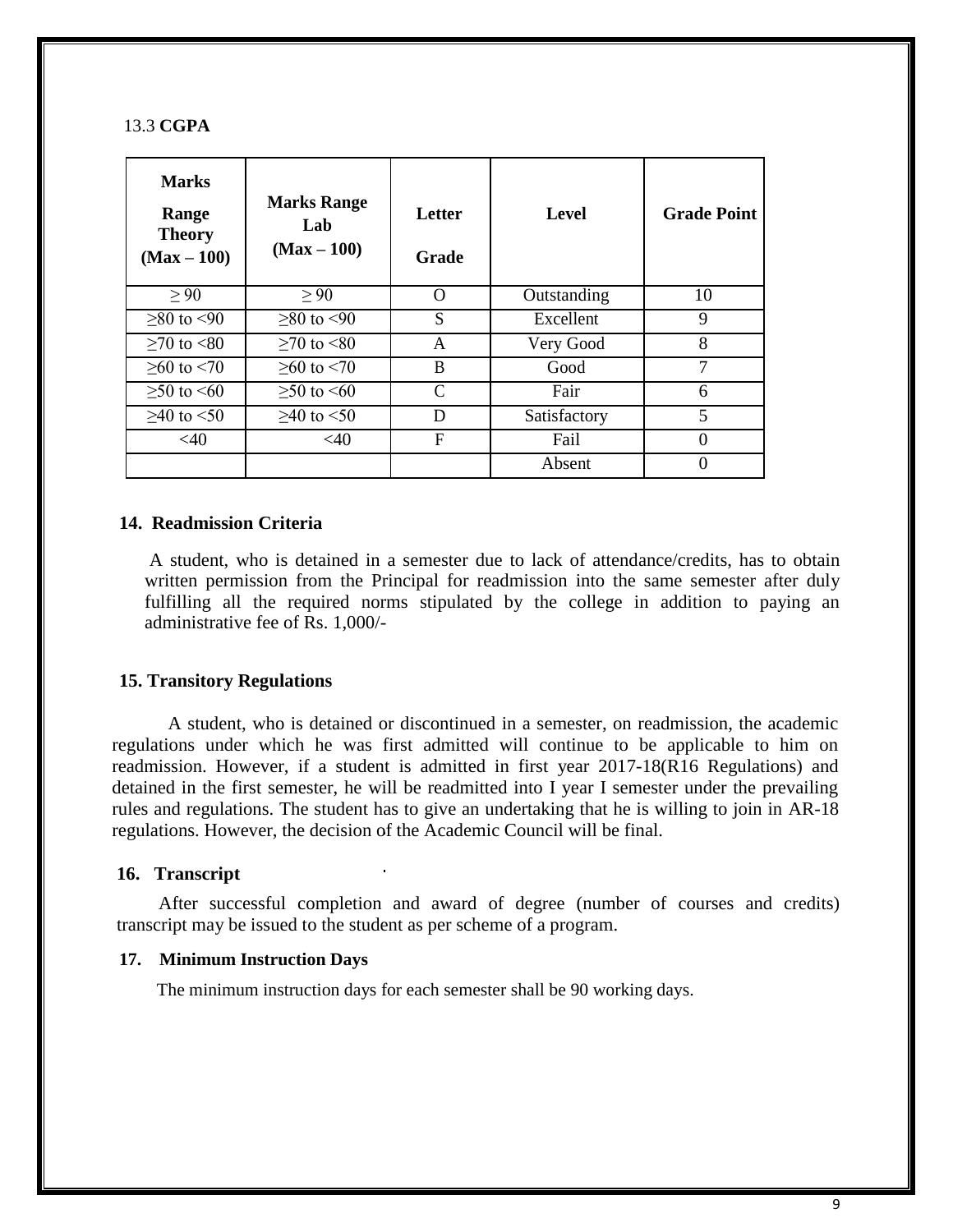#### **Other Matters**

- $\blacktriangleright$  The physically challenged students who have availed additional examination time and a scribe during their Intermediate/ EAMCET (AP) examinations will be given similar concessions on production of relevant proof/documents.
- Students who are suffering from contagious diseases are not allowed to appear for internal or end semester examinations
- $\blacktriangleright$  The students who participated in coaching/tournaments held at State/ National/ International levels through University/ Indian Olympic Association during end semester external examination period will be promoted to subsequent semesters till the entire course is completed as per the guidelines of University Grants Commission Letter No. F.1-5/ 88(SPE/PES), dated 18-08-1994
- $\blacktriangleright$  The Principal shall deal with any academic problem, which is not covered under these rules and regulations, in consultation with the Heads of the Departments in an appropriate manner and subsequently such actions shall be placed before the Academic Council for ratification. Any emergency modification of regulation, approved in the meetings of the Heads of the Departments, shall be reported to the College Academic Council for ratification

#### **19. General**

- 1. Wherever the words "he", "him", "his", occur in the regulations, they include "she", "her", "hers".
- 2. The academic regulation should be read as a whole for the purpose of any interpretation.
- 3. In case of any doubt or ambiguity in the interpretation of the above rules, the decision of the Principal is final.
- 4. The College may change or amend the academic regulations or syllabi at any time and the changes or amendments made shall be applicable to all the students with effect from the dates notified by the College.

\*\*\*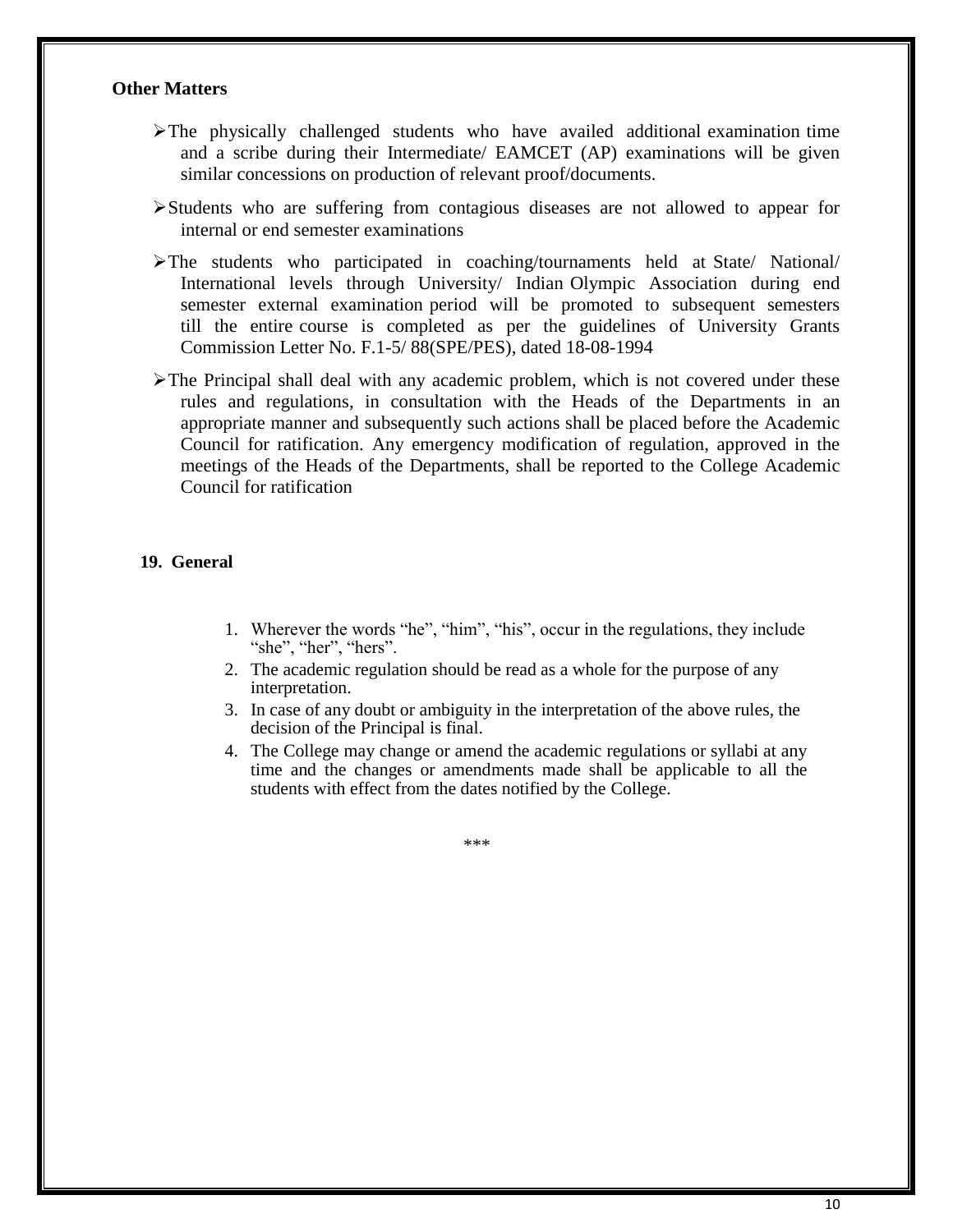# **MALPRACTICES RULES**

## **DISCIPLINARY ACTION FOR / IMPROPER CONDUCT IN EXAMINATIONS**

The Principal shall refer the cases of malpractices by students in internal assessment tests and end semester examinations, to a malpractice enquiry committee constituted for the purpose. The committee shall follow the approved scales of punishment.

The committee consists of:

- 1. Principal
- 2. Controller of Examinations
- 3. Deputy Controller of Examinations
- 4. Head of The Department
- 5. Subject Expert
- 6. Invigilators

|        | <b>Nature of Malpractices/Improper</b><br>conduct                                                                                                                                                                                                                                                                                                                                                                                                                     | <b>Punishment</b>                                                                                                                                                                                                                                                                                                                                                             |
|--------|-----------------------------------------------------------------------------------------------------------------------------------------------------------------------------------------------------------------------------------------------------------------------------------------------------------------------------------------------------------------------------------------------------------------------------------------------------------------------|-------------------------------------------------------------------------------------------------------------------------------------------------------------------------------------------------------------------------------------------------------------------------------------------------------------------------------------------------------------------------------|
|        | <b>IF THE CANDIDATE:</b>                                                                                                                                                                                                                                                                                                                                                                                                                                              |                                                                                                                                                                                                                                                                                                                                                                               |
| 1. (a) | Possesses or keeps accessible in<br>examination hall, any paper, note book,<br>programmable calculators, Cell phones,<br>pager, palm computers or any other<br>form of material concerned with or<br>related to the subject of the examination<br>(theory or practical) in which he is<br>appearing but has not made use of<br>(material shall include any marks on the<br>body of the candidate which can be<br>used as an aid in the subject of the<br>examination) | Expulsion from the examination hall and<br>cancellation of the performance in that subject<br>only.                                                                                                                                                                                                                                                                           |
| (b)    | Gives assistance or guidance or receives<br>it from any other candidate orally or by<br>any other body language methods or<br>communicates through cell phones with<br>any candidate or persons in or outside<br>the exam hall in respect of any matter.                                                                                                                                                                                                              | Expulsion from the examination hall and<br>cancellation of the performance in that subject<br>only of all the candidates involved. In case of<br>an outsider, he will be handed over to the<br>police and a case is registered against him.                                                                                                                                   |
| 2.     | Has copied in the examination hall from<br>anypaper, book,<br>programmable<br>calculators, palm computers or any<br>other form of material relevant to the<br>subject of the examination (theory or<br>practical) in which the candidate is<br>appearing.                                                                                                                                                                                                             | Expulsion from the examination hall and<br>cancellation of the performance in that subject<br>and all other subjects the candidate has already<br>appeared including practical examinations and<br>project work and shall not be permitted to<br>appear for the remaining examinations of the<br>subjects of that Semester/year.<br>The Hall Ticket of the candidate is to be |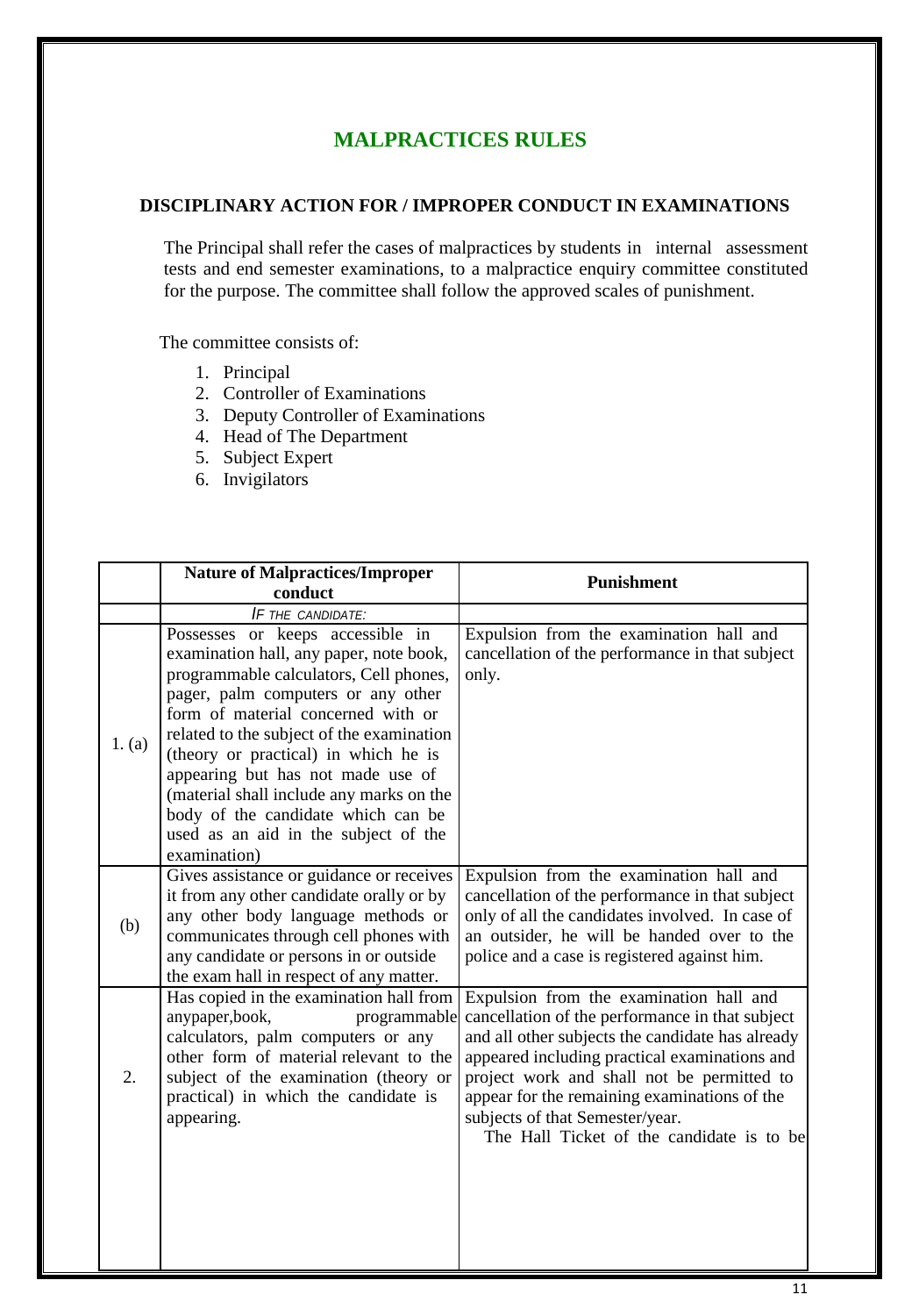| 3. | Impersonates any other candidate in<br>connection with the examination.                                                                                                                                               | The candidate who has impersonated shall be<br>expelled from examination hall. The candidate<br>is also debarred and forfeits the seat. The<br>performance of the original candidate who has<br>been impersonated, shall be cancelled in all the<br>subjects of the examination (including<br>practicals and project work) already appeared<br>and shall not be allowed to appear for<br>examinations of the remaining subjects of that<br>semester/year. The candidate is also debarred<br>for two consecutive semesters from class work<br>and all University examinations.<br>The<br>continuation of the course by the candidate is<br>subject to the academic regulations in<br>connection with forfeiture of seat. If the<br>imposter is an outsider, he will be handed over<br>to the police and a case is registered against<br>him. |
|----|-----------------------------------------------------------------------------------------------------------------------------------------------------------------------------------------------------------------------|---------------------------------------------------------------------------------------------------------------------------------------------------------------------------------------------------------------------------------------------------------------------------------------------------------------------------------------------------------------------------------------------------------------------------------------------------------------------------------------------------------------------------------------------------------------------------------------------------------------------------------------------------------------------------------------------------------------------------------------------------------------------------------------------------------------------------------------------|
| 4. | Smuggles in the Answer book or<br>additional sheet or takes out or arranges<br>to send out the question paper during<br>the examination or answer book or<br>additional sheet, during<br>or after the<br>examination. | Expulsion from the examination hall and<br>cancellation of performance in that subject and<br>all the other subjects the candidate has already<br>appeared including practical examinations and<br>project work and shall not be permitted for the<br>remaining examinations of the subjects of that<br>semester/year. The candidate is also debarred<br>for two consecutive semesters from class work                                                                                                                                                                                                                                                                                                                                                                                                                                      |
|    |                                                                                                                                                                                                                       | And al University examinations<br>continuation of the course by the candidate is<br>subject to the academic regulations in<br>connection with forfeiture of seat.                                                                                                                                                                                                                                                                                                                                                                                                                                                                                                                                                                                                                                                                           |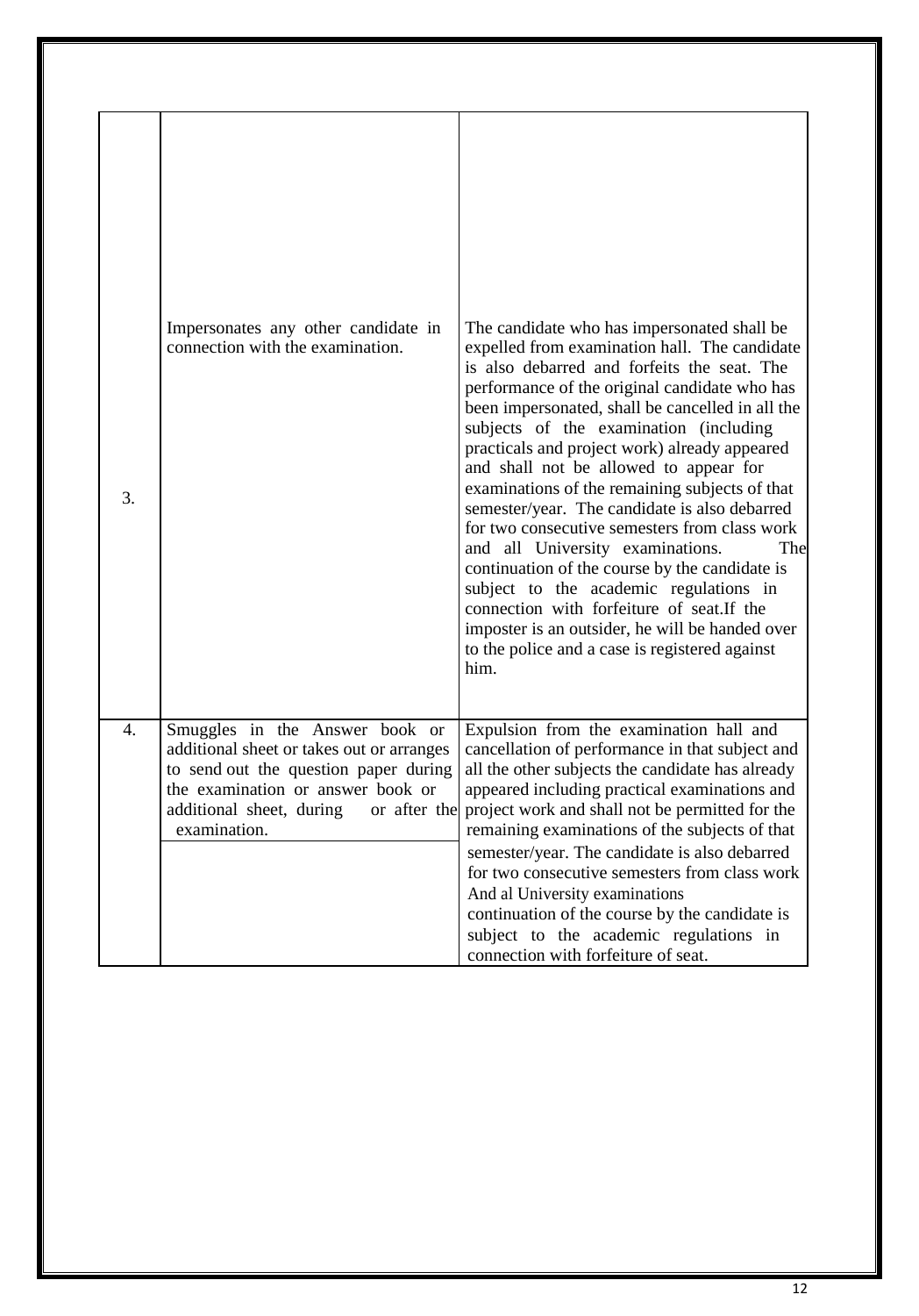| 5. | Uses objectionable, abusive or offensive<br>language in the answer paper or in letters to the<br>examiners or writes to the examiner requesting<br>him to award pass marks.                                                                                                                                                                                                                                                                                                                                                                                                                                                                                                                                                                                                                                                                                                                                                                                                                                                                    | Cancellation of the performance in that subject.                                                                                                                                                                                                                                                                                                                                                                                                                                                                                                                         |
|----|------------------------------------------------------------------------------------------------------------------------------------------------------------------------------------------------------------------------------------------------------------------------------------------------------------------------------------------------------------------------------------------------------------------------------------------------------------------------------------------------------------------------------------------------------------------------------------------------------------------------------------------------------------------------------------------------------------------------------------------------------------------------------------------------------------------------------------------------------------------------------------------------------------------------------------------------------------------------------------------------------------------------------------------------|--------------------------------------------------------------------------------------------------------------------------------------------------------------------------------------------------------------------------------------------------------------------------------------------------------------------------------------------------------------------------------------------------------------------------------------------------------------------------------------------------------------------------------------------------------------------------|
| 6. | Refuses to obey the orders of the Chief<br>Superintendent/Assistant - Superintendent / any<br>officer on duty or misbehaves or creates<br>disturbance of any kind in and around the<br>examination hall or organizes a walk out or<br>instigates others to walk out, or threatens the<br>officer-in charge or any person on duty in or<br>outside the examination hall of any injury to his<br>person or to any of his relations whether by<br>words, either spoken or written or by signs or by<br>visible representation, assaults the officer-in-<br>charge, or any person on duty in or outside the<br>examination hall or any of his relations, or<br>indulges in any other act of misconduct or<br>mischief which result in damage to or destruction<br>of property in the examination hall or any part of<br>the College campus or engages in any other act<br>which in the opinion of the officer on duty<br>amounts to use of unfair means or misconduct or<br>has the tendency to disrupt the orderly conduct<br>of the examination. | In case of students of the college, they shall be expelled<br>from examination halls and cancellation of their<br>performance in that subject and all other subjects the<br>candidate(s) has (have) already appeared and shall not be<br>permitted to appear for the remaining examinations of the<br>subjects of that semester/year. The candidates also are<br>debarred and forfeit their seats. In case of outsiders, they<br>will be handed over to the police and a police case is<br>registered against them.                                                      |
| 7. | Leaves the exam hall taking away answer script<br>or intentionally tears of the script or any part<br>thereof inside or outside the examination hall.                                                                                                                                                                                                                                                                                                                                                                                                                                                                                                                                                                                                                                                                                                                                                                                                                                                                                          | Expulsion from the examination hall and cancellation of<br>performance in that subject and all the other subjects the<br>candidate has already appeared including practical<br>examinations and project work and shall not be permitted<br>for the remaining examinations of the subjects of that<br>semester/year. The candidate is also debarred for two<br>consecutive semesters from class work and all college<br>examinations. The continuation of the course by the<br>candidate is subject to the academic regulations in<br>connection with forfeiture of seat. |
| 8. | Possess any lethal weapon or firearm in the<br>examination hall.                                                                                                                                                                                                                                                                                                                                                                                                                                                                                                                                                                                                                                                                                                                                                                                                                                                                                                                                                                               | Expulsion from the examination hall and cancellation of<br>the performance in that subject and all other subjects the<br>candidate has already appeared including practical<br>examinations and project work and shall not be permitted<br>for the remaining examinations of the subjects of that<br>semester/year. The candidate is also debarred and forfeits<br>the seat.                                                                                                                                                                                             |
| 9. | If student of the college, who is not a candidate<br>for the particular examination or any person not<br>connected with the college indulges in any<br>malpractice or improper conduct mentioned in<br>clause 6 to 8.                                                                                                                                                                                                                                                                                                                                                                                                                                                                                                                                                                                                                                                                                                                                                                                                                          | Student of the colleges expulsion from the examination<br>hall and cancellation of the performance in that subject<br>and all other subjects the candidate has already appeared<br>including practical examinations and project work and<br>shall not be permitted for the remaining examinations of                                                                                                                                                                                                                                                                     |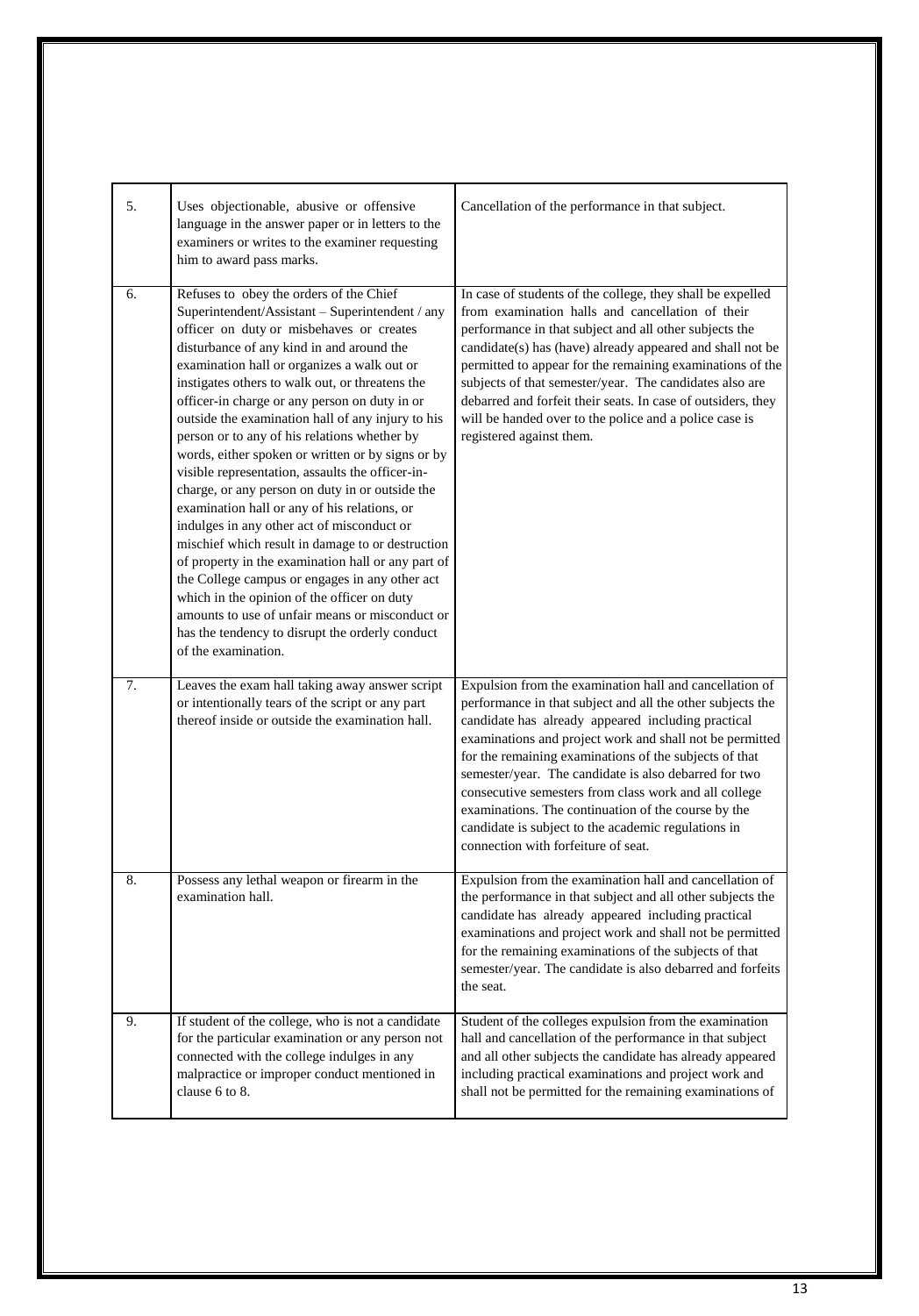|     |                                                                                                                                                                               | the subjects of that semester/year. The candidate is also<br>debarred and forfeits the seat.<br>Person(s) who do not belong to the College will be<br>handed over to police and, a police case will be registered<br>against them.                                                                                  |
|-----|-------------------------------------------------------------------------------------------------------------------------------------------------------------------------------|---------------------------------------------------------------------------------------------------------------------------------------------------------------------------------------------------------------------------------------------------------------------------------------------------------------------|
| 10. | Comes in a drunken condition to the examination<br>hall.                                                                                                                      | Expulsion from the examination hall and cancellation of<br>the performance in that subject and all other subjects the<br>candidate has already appeared including practical<br>examinations and project work and shall not be permitted<br>for the remaining examinations of the subjects of that<br>semester/year. |
| 11. | Copying detected on the basis of internal<br>evidence, such as, during valuation or during<br>special scrutiny.                                                               | Cancellation of the performance in that subject and all<br>other subjects the candidate has appeared including<br>practical examinations and project work of that<br>semester/year examinations.                                                                                                                    |
| 12. | If any malpractice is detected which is not<br>covered in the above clauses 1 to 11 shall be<br>reported to the CE office for further action to<br>award suitable punishment. |                                                                                                                                                                                                                                                                                                                     |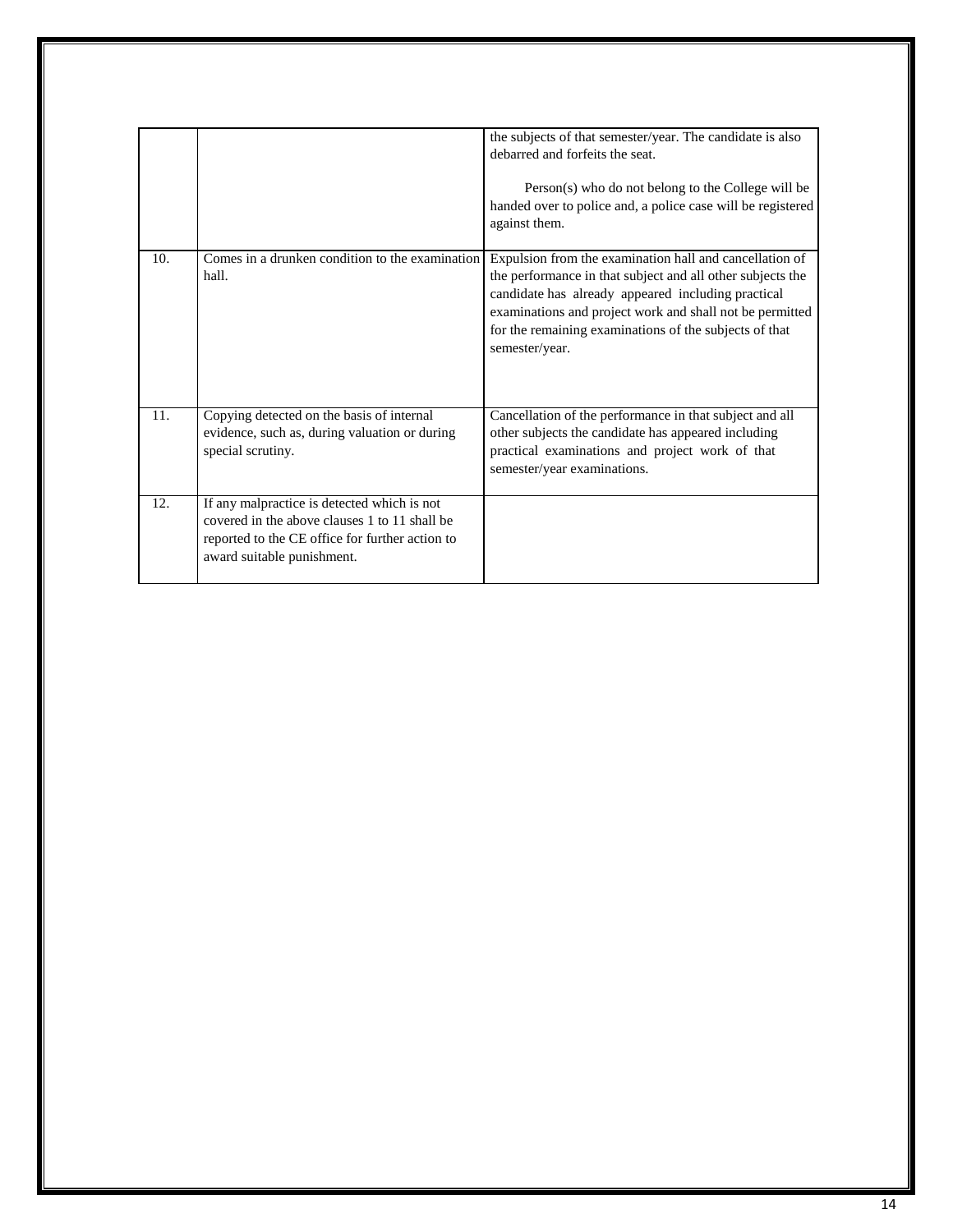

# **Prohibition of ragging in educational institutions Act 26 of 1997**

# **Punishments for Ragging**

As per the order of Honorable Supreme Court of India and AICTE guidelines, ragging in any form is considered a criminal offence and is banned. Ragging within or outside any educational institution is prohibited. Ragging means doing an act, that causes or is likely to cause insult or annoyance or fear of apprehension or threat or intimidation or outrage of modesty or injury to a student. Any form of ragging will be severely dealt with as per AP Prohibition of Ragging Act-1997 section-4.

| <b>Nature of ragging</b>              | <b>Punishment</b>                                                  |
|---------------------------------------|--------------------------------------------------------------------|
|                                       |                                                                    |
| Teasing, embarrassing and             | Imprisonment upto 6 months or                                      |
| humiliating                           | fine upto $Rs.1,000/-$ or both                                     |
|                                       |                                                                    |
| Assaulting or using criminal force or | Imprisonment upto 1 year or fine.                                  |
| criminal intimidation                 | upto $Rs.2,000/-$ or both                                          |
|                                       |                                                                    |
| Wrongfully restraining or confining   | Imprisonment upto 2 years or fine                                  |
| or causing hurt                       | upto $Rs.5,000/-$ or both                                          |
|                                       |                                                                    |
| Causing grievous hurt kidnapping or   |                                                                    |
|                                       | Imprisonment upto 5 years and                                      |
| raping or committing unnatural        | fine upto $Rs.10,000/-$                                            |
| offence                               |                                                                    |
|                                       |                                                                    |
| Causing death or abetting suicide     | Imprisonment upto 10 years and fine.<br>upto $Rs.10,000/-$ or both |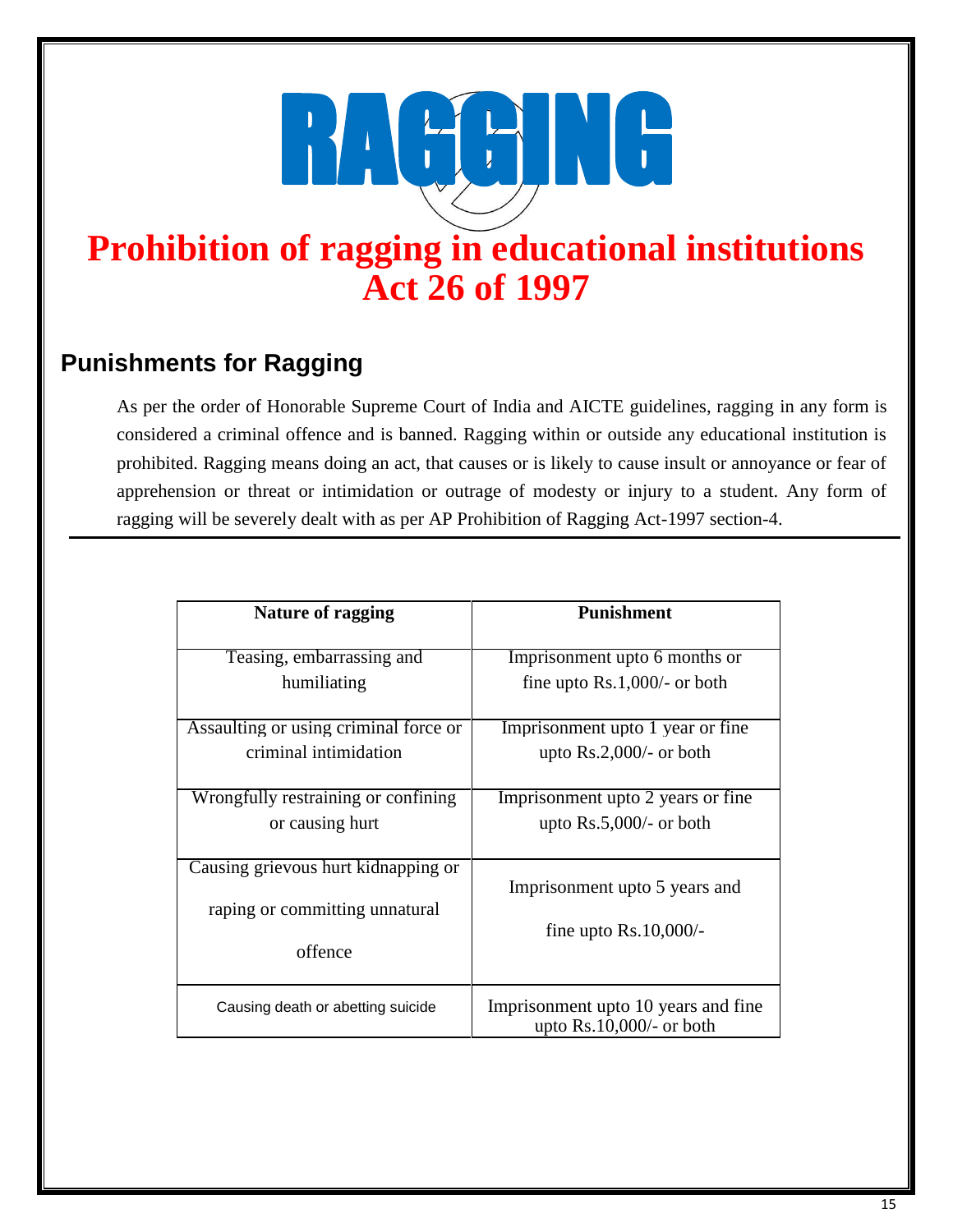# **CONDUCT AND DISCIPLINE:**

- $\rightarrow$  A student convicted of an offence under and punished with imprisonment for a term of more than six months shall not be admitted in any other educational institution.
- <sup>></sup> Whenever any student complains of ragging to the head or manager of an educational institution, such head or manager should inquire into the complaint and if the complaint is prima-facie found true, should suspend the student or students complained against.
- $\blacktriangleright$  If the head or manager of an educational institution fails or neglects to take action in the manner specified in the Act, the person shall be deemed to have abetted the offence and shall be punished with the punishment provided for the offence.
- $\blacktriangleright$  If a student commits suicide due to or in consequence of ragging, the person who commits such ragging shall be deemed to have abetted such suicide.

 The following acts of omission and/or commission shall constitute gross violation of the code of conduct and are liable to invoke disciplinary measures.

- Lack of courtesy and decorum; indecent behavior any where within or outside the campus.
- Possession, consumption or distribution of alcoholic drinks or any kind of narcotics or hallucinogenic drugs.

The following activities are not allowed within the campus:

- Mutilation or unauthorized possession of library books.
- Noisy and unseemly behavior, disturbing studies of fellow students.
- Hacking computer systems (such as entering into other person's areas without prior permission, manipulation and/or damage of computer hardware and software or any other cyber crime etc.)
- Use of cell phones in the campus.
- Plagiarism of any nature.
- Any other act of gross indiscipline as decided by the college from time to time.
- Commensurate with the gravity of offense, the punishment may be reprimand, fine, expulsion from the institute / hostel, debarment from a examination, disallowing the use of certain facilities of the Institute, rustication for a specified period or even outright expulsion from the Institute, or even handing over the case to appropriate law enforcement authorities or the judiciary, as required by the circumstances.
- For an offence committed in (i) a hostel, (ii) a department or in a class room and (iii) elsewhere, the Chief Warden, the Head of the Department and the Principal, respectively, shall have the authority to reprimand or impose fine.
- Cases of adoption of unfair means and/or any malpractice in an examination shall be reported to the Principal for taking appropriate action.